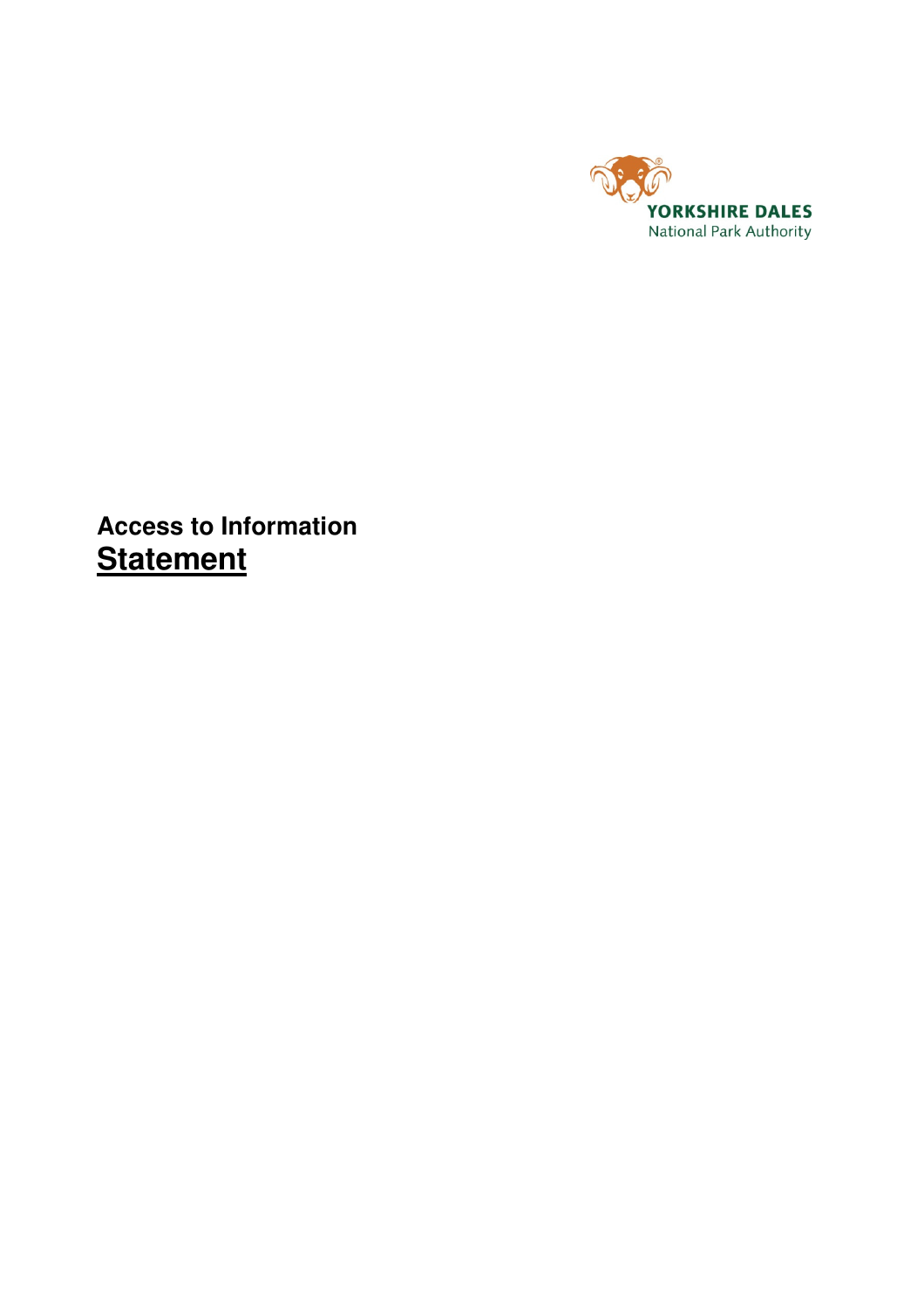# **Access to Information**

Please see our website page

https://www.yorkshiredales.org.uk/park-authority/our-service-to-you/access-to-information/

# **Introduction**

- 1. The Yorkshire Dales National Park Authority is committed to openness, transparency and accountability. We will do our best to provide information to members of the public on request, where it is held by us and provided that there is no legal or other restriction on disclosing it.
- **2.** If we can, we will respond to requests for information **at the time of the request**, **in the normal course of business.**
- 3. Much of the information we hold is routinely published and is easily accessible, either from our website or by contacting our offices directly.

#### **Relevant Legislation**

- 4. Like all public authorities, we are required to produce and maintain a Publication Scheme as a general guide to what information is available and where to find it. The Authority's Publication Scheme can be viewed on our website and includes:
	- the classes of information that we publish or intend to publish; and
	- where the information is available and how to access it.
- 5. Under the Open Data provisions of the Local Government Transparency Code 2014, we publish data on our website. Furthermore, under the Openness of Local Government Bodies Regulations 2014 the Authority publishes details of delegated decisions, where these decisions either grant permission or a licence; affect the rights of an individual; or incur expenditure that materially affects our financial position.
- 6. The Infrastructure for Spatial Information in Europe (INSPIRE) Directive, and associated UK Regulations, complement these transparency and open data policies. INSPIRE requires public authorities to publish any geographical information they manage that relates to a series of environmental themes defined in the Directive, including data about: species and habitats, population demographics, utility services, energy resources, marine features, meteorological features and human health. We have made our key geographical datasets available on https://ckan.publishing.service.gov.uk/organization/yorkshire-dales-nationalpark-authority and the datasets themselves accessed through WMS or WFS services from the links provided on this website
- 7. In addition to this published information, individuals have rights of access to other information held by the Yorkshire Dales National Park Authority under three main pieces of legislation:
	- The Freedom of Information Act 2000.
	- The Environmental Information Regulations 2004
	- The UK General Data Protection Regulation (UKGDPR), complemented by the Data Protection Act 2018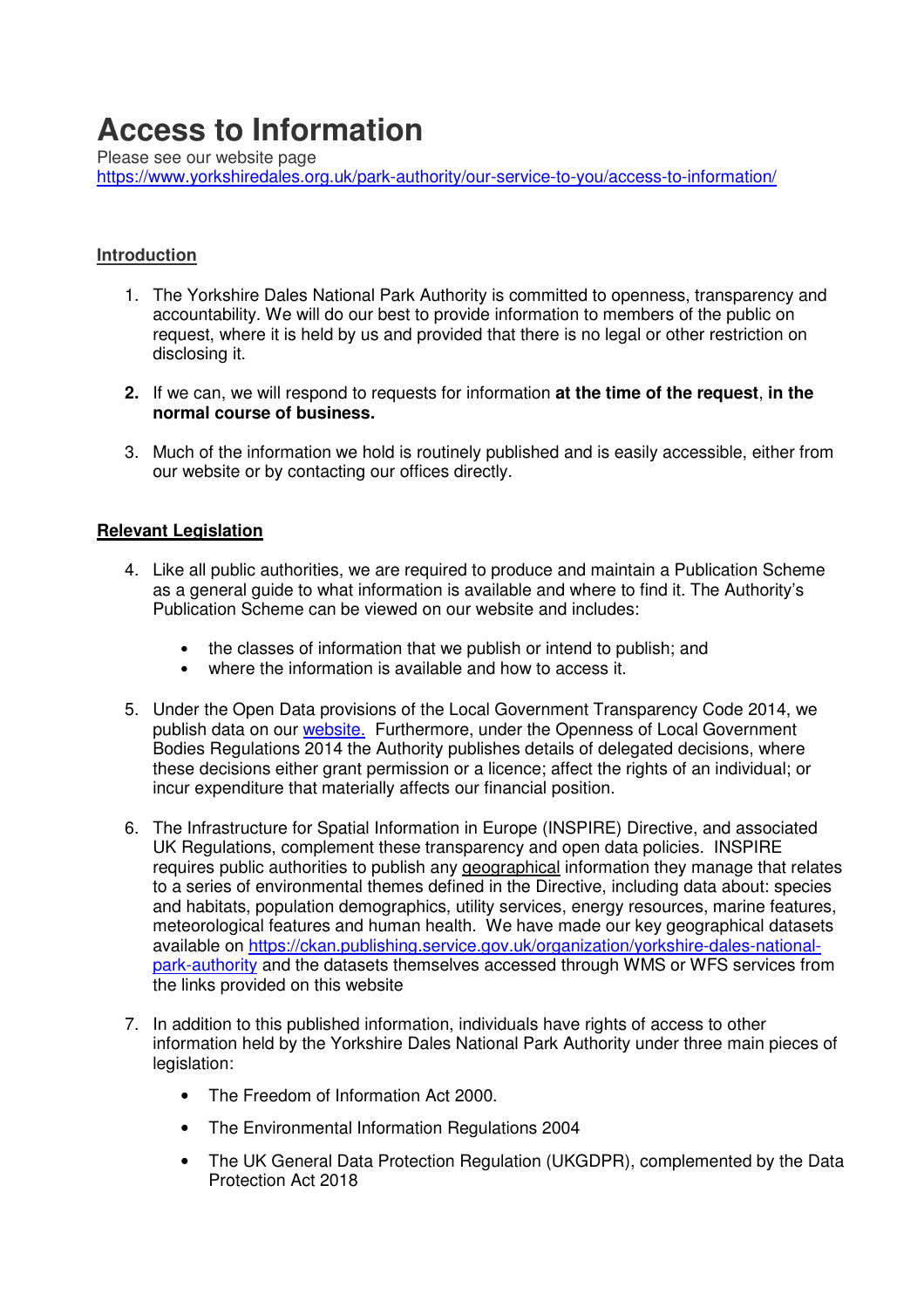# Freedom of Information Act 2000 (FoI)

- 8. Information held by the Authority that is not available under the Publication Scheme (and which does not fall within Environmental Information Regulations or the Data Protection Act as shown below) can be requested in writing and its provision will be considered in accordance with the Freedom of Information Act. We are required to supply information within 20 working days of receiving the request, unless it falls within one or more exemptions contained in the Act. If the Authority is not able to provide the information, it must give the applicant the reasons for refusal and confirm their right to ask for a review.
- 9. There are several exemptions to the provision of information. Many of the exemptions require a "public interest" test to be applied before a decision can be taken to withhold the information. Generally speaking, the decision on releasing information will be based upon whether the public interest in not releasing the information is outweighed by the public interest in releasing it.
- 10. Datasets: A dataset is "a collection of factual information in electronic form in connection with the services and functions of the Authority that is neither the product of analysis or interpretation, nor an official statistic and has not been materially altered". Amendments to FoI under the Protection of Freedoms Act 2012 and the Re-use of Public Sector Information Regulations 2015 make special provisions relating to datasets. These provisions relate to how information is released rather than what information is available, and require the Authority to publish datasets that have been requested under FoI in a format enabling reuse. References to these datasets, and any updated versions, are included in our Publication Scheme. If any information in the dataset is a relevant copyright work and the Authority is the only owner, the information will be available for re-use under a specified licence.

#### Environmental Information Regulations 2004 (EIR):

- 11. The Environmental Information Regulations 2004 give a right of access to information held by the Authority relating to the status of the elements (such as air, water, land/landscape) and factors that may affect these elements; as well as measures (including administrative measures) such as policies, plans, programmes and activities that are likely to affect these elements; or reports and analyses on the implementation of environmental legislation. Please note that most requests for information that come to the National Park Authority will be covered by these Regulations, eg development management/planning and the built environment, conservation and biodiversity, farming and land management.
- 12. Requests under EIR do not have to be in writing and, unlike FoI, do not need to be made under the requester's real name. In general, requests under EIR are handled in the same way as those considered under FoI and, in most cases, we have 20 working days to respond although this can be extended in exceptional cases. Any decision to withhold information must be notified to the applicant setting out the reasons, including the exception(s) on which the refusal is based. Under EIR these exceptions include, for example, where:
	- the information requested comprises personal data;
	- the request involves the disclosure of internal communications;
	- its disclosure would adversely affect:
	- $\checkmark$  the interests of the person who provided the information;
	- the protection of the environment to which the information relates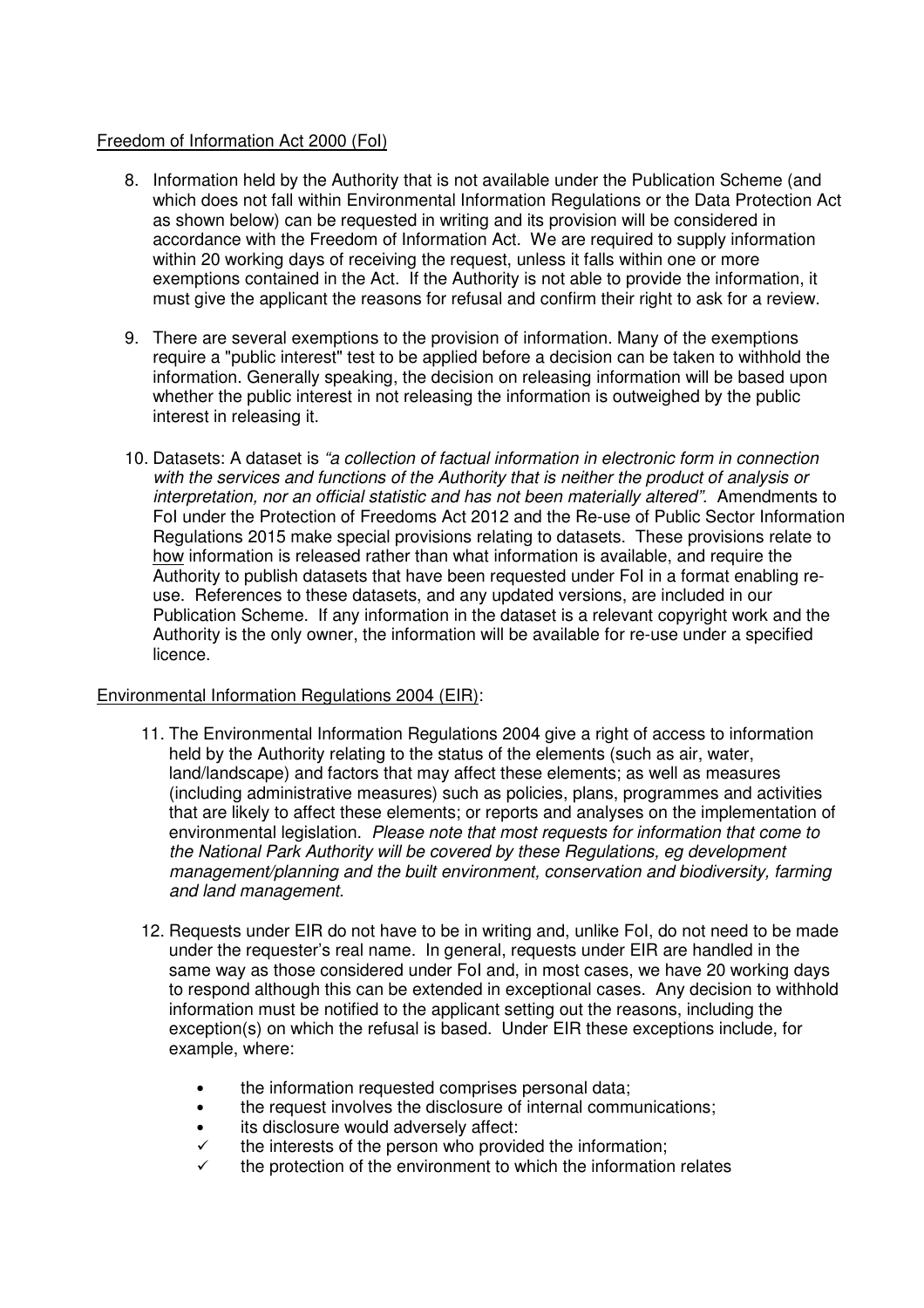$\checkmark$  the confidentiality of commercial or industrial information where the law so provides to protect an economic interest;

# UKGDPR

- 13. The EU General Data Protection Regulation provides a Europe-wide framework to ensure that personal data is handled responsibly. The UKGDPR is a modification to cover UK domestic legislation and is complemented by the additional provisions of the UK Data Protection Act 2018.
- 14. Data is defined as "personal data" under the terms of the Regulation and the Act if it relates to a living individual who can be identified from that data, or from that data and other information which is in the possession of the Authority.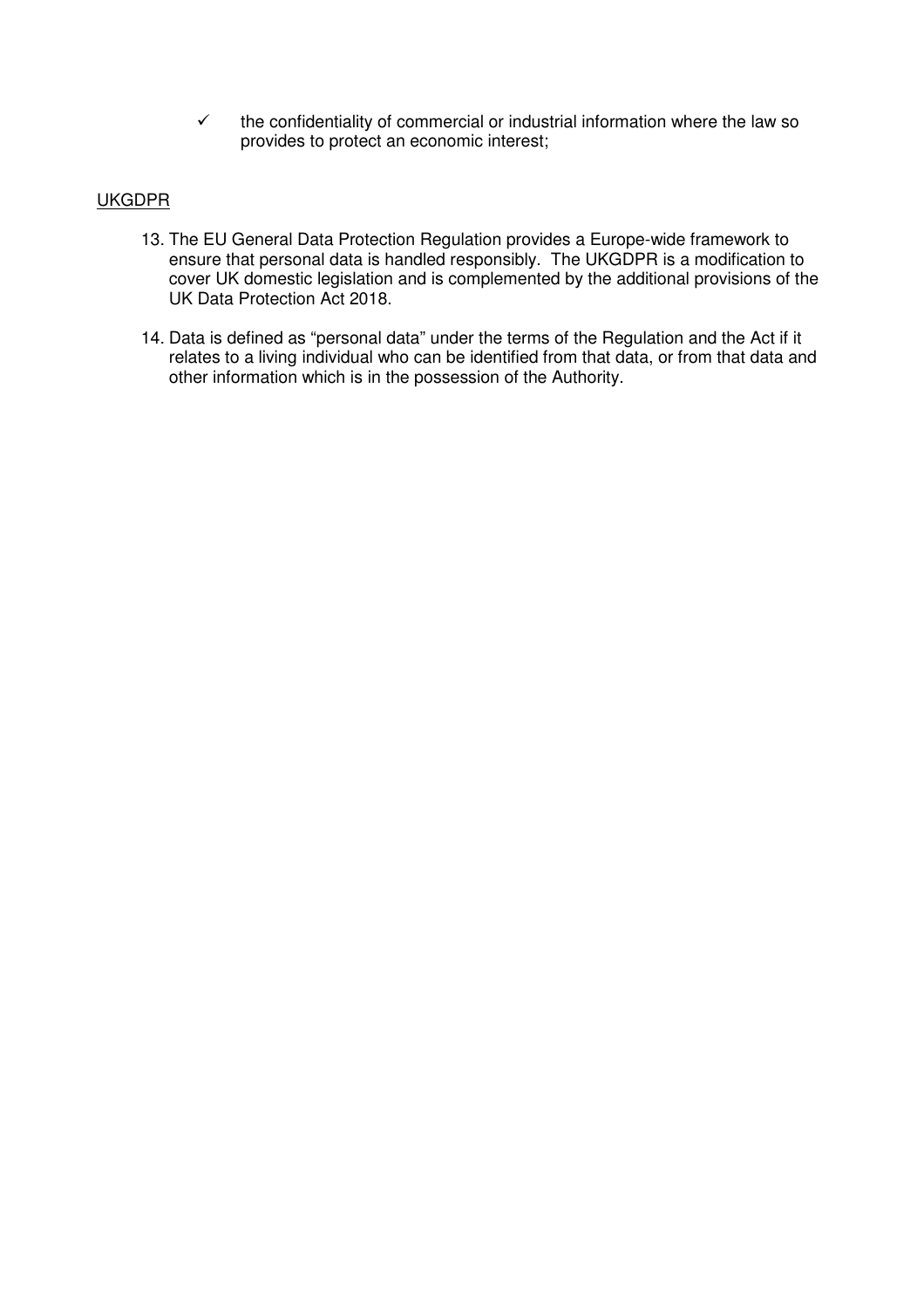# **ANNEX**

# **MAKING A REQUEST FOR INFORMATION**

1. Requests for information that has not been published and may therefore need to be considered under FoI/EIR/UKGDPR should be submitted (in writing or by email in the case of FoI) to:

Access to Information Yorkshire Dales National Park Authority Yoredale, Bainbridge North Yorkshire DL8 3EL Email address: accesstoinfo@yorkshiredales.org.uk

- 2. Assistance will be given to anyone needing help to submit their request in writing.
- 3. If a request is for information that is partly held by the Authority and partly held by another body, we will process the request in accordance with the agreed processes and inform the requester of exactly what information this Authority holds and what information is held elsewhere.
- 4. Where we are being asked to disclose information provided by a third party (and where there is no statutory requirement for that information to be made public eg relating to planning applications), we will usually consult the third party concerned before deciding whether to release the information, unless:
	- we do not intend to disclose the information (relying on a legitimate ground):
	- the views of the third party can have no effect on the decision to disclose, for example where there is other legislation preventing or requiring disclosure of the information;
	- the cost of consulting third parties would be disproportionate. (eg. someone asks for a copy of a petition with 500 signatures).
- 5. Legislation provides a right of access to the information itself, not to particular documents. If the information that is wanted is in a document which also contains other information which is exempt from disclosure, only the information that is requested will be disclosed.
- 6. In deciding whether information should be disclosed, the identity of the requester is irrelevant, and information will be provided or withheld unconditionally whoever makes the request.

#### **FEES AND CHARGES**

- 7. In most cases we will provide the information without charge. However in some instances we may need to make a charge to cover our costs. If this is the case, we will give details of the charges which must be paid prior to the provision of the information.
- 8. **Freedom of Information Act**: The Authority is entitled to charge for disbursements photocopying, printing and postage, plus any charges incurred in recovering documents from storage/archive. Copying charges are currently 7p per A4 page, 17p per A3 page, plus the actual postage. However, if the charge would total less than £2.00, the information will be provided for free.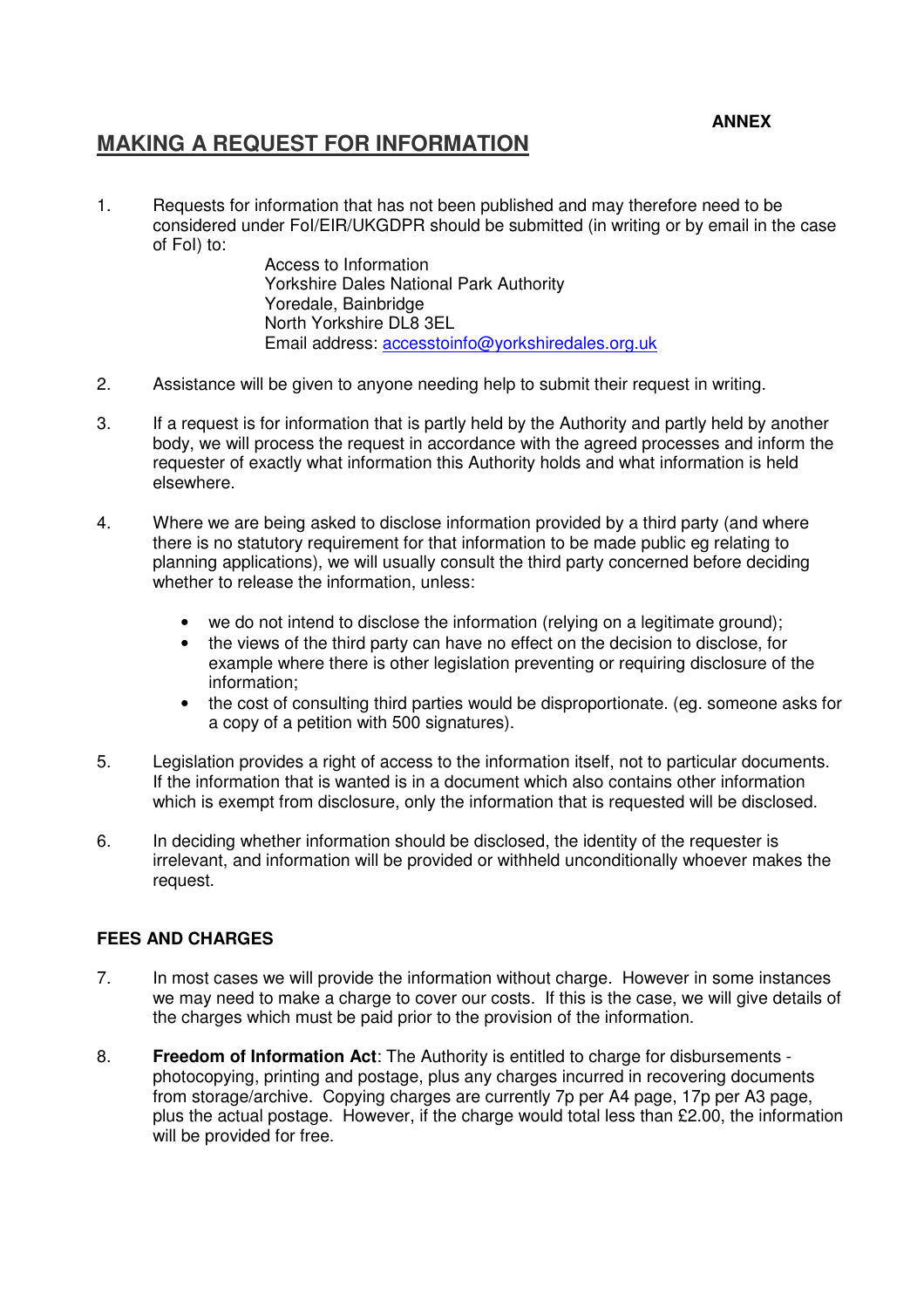- 9. If the officer time cost of locating and providing the information exceeds the "appropriate limit" of eighteen hours work or £450 or (based on the standard hourly rate of £25 as set out in Regulation 4 of the Freedom of Information and Data Protection (Appropriate Limit and Fees) Regulations 2004) we do not have to provide the information, though we can choose to do so if the requester pays for the work involved, at a rate of £25 per hour. In this case we will advise the requester, who may wish to make a more limited request involving less information, or elect to pay the necessary costs.
- 10. **Environmental Information Regulations:** in contrast to the Freedom of Information Act, EIR allow public authorities to charge for making environmental information available, including the cost of officer time in locating, retrieving and extracting that information.
- 11. EIR does not specify the rate at which staff time should be calculated, but the Information Commissioner's current guidance is to apply the FoI rate of £25 per hour.
- 12. No charge can be made for a requester to access any public registers or lists of environmental information held by the Authority; or to examine the information requested at the Authority's offices. We cannot charge for the time spent redacting excepted information
- 13. Payment of any charges must be made in advance, and the requester will be notified of the need for charges within 20 working days of receipt of the information request, together with the amount of payment required. The requester then has 60 working days following issue of the notification to make the payment. If payment is not made within this period, we will not proceed with the request. The period from the day of this notification to the day the payment is received does not count towards the time limit for responding to the request.
- 14. **General Data Protection Regulation**: In most cases, Subject Access Requests made under the UKGDPR are not subject to a fee. However, where the request is excessive we may charge a "reasonable fee" for the administrative costs of complying with the request. We can also charge a reasonable fee if an individual requests further copies of their data following a request, based on the administrative costs of providing further copies.

#### **REFUSAL OF REQUEST**

15. If there are grounds for refusing the release of all or part of the information requested, the requester will be issued with **a refusal notice** explaining why the request has been declined. There are a number of reasons why a request can be refused.

#### **a) Exemptions/Exceptions:**

Under the provisions of FoI there are two types of exemption – 'absolute' and 'qualified.'

Absolute**:** If one of these exemptions applies, the Authority is under no duty to confirm or deny whether the information exists or to disclose it.

Qualified**:** If the information requested is covered by a qualified exemption, the information is exempt unless it is in the public interest to disclose. The public interest test favours disclosure, and the information may be withheld only if it is considered that the public interest in claiming the exemption is greater than the public interest in disclosing the information.

Most exceptions under EIR are subject to the public interest test, with a presumption in favour of disclosure